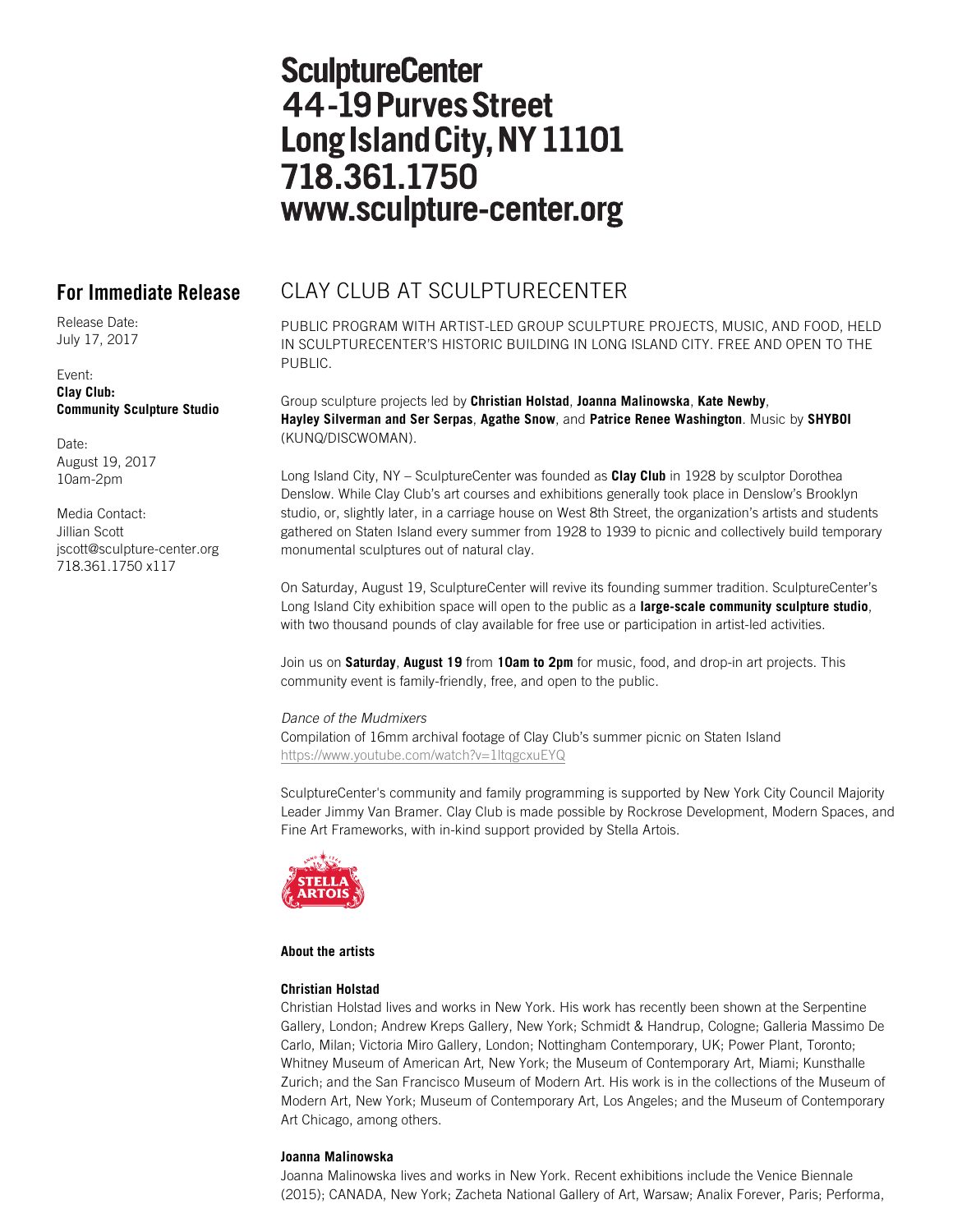New York (2009); La Terrasse - Espace d'art de Nanterre, France; Yokohama Art Museum, Japan; Whitney Museum of American Art, New York; Midway Contemporary Art, Minneapolis; and SculptureCenter, New York, among others.

#### **Kate Newby**

Kate Newby lives and works in New York. Her work has been shown at SculptureCenter, New York; Index Foundation, Stockholm; The Sunday Painter, London; Cooper Cole, Toronto; The Poor Farm, Wisconsin; Laurel Doody, Los Angeles; Laurel Gitlen, New York; and Gertrude Contemporary, Melbourne, among others. In 2017 Newby held residencies at Artpace, San Antonio and at The Chinati Foundation in Marfa.

#### **Hayley Silverman and Ser Serpas**

Hayley Silverman is an interdisciplinary artist based in New York. Her work has been shown at MoMA PS1, Long Island City; DREI, Cologne; Salzburger Kunstverein; Swiss Institute, New York; Bodega, New York; Ludlow 38, New York; Chapter NY; and Studio Voltaire, London, among others. Her performance work has been presented at SculptureCenter, Bard College, Annandale-on-Hudson, New York; MoMA PS1; New Theatre, Berlin; and Goethe-Institut at Ludlow 38, New York (selected).

Ser Serpas is a multidisciplinary artist living in New York. She has performed at MoMA PS1 and Artists Space. Her writing and performances have been featured in DIS Magazine, i-D Magazine, and Ecocore, among publications.

#### **Agathe Snow**

Agathe Snow lives and works in New York. Her work has recently been shown at the New Museum, New York; Guggenheim Museum, New York; Jeu de Paume, Paris; Deutsche Guggenheim, Berlin; Whitney Museum of American Art, New York; Museum of Contemporary Art, Detroit; Palais de Tokyo, Paris; Maccarone, Los Angeles; Journal Gallery, New York; Albertz Benda, New York; Galerie Hussenot, Paris; and Peres Projects, Berlin, among others. Her work is in the collection of the Guggenheim Museum, New York.

#### **Patrice Renee Washington**

Patrice Renee Washington lives and works in New York. She has shown at SculptureCenter, New York; Underdonk, New York; Blackburn 20|20, New York; We Buy Gold, New York; AA|LA Gallery, Los Angeles; LeRoy Neiman Gallery, New York; and the Museum of Contemporary African Diasporan Arts, New Yorks, among others. She was recently an artist in residence at the Museum of Arts and Design (MAD), New York.

#### **SHYBOI**

SHYBOI (Yulan Grant) is a Jamaican-born, New York based multidisciplinary artist. She is a member of the queer artist collective #KUNQ, whose ethos is centered around the production of multidimensional work through sound, visual and performance art while expanding the discourse surrounding the subcultures and genres that have become diluted or obscured in the name of hybridity. SHYBOI has three Boiler Room sets under her ever widening belt as well as two performances at MoMA PS1 and is a frequent collaborator of NYC underground staples ranging from Rizzla (Fade to Mind) to Venus X. Recent sounds have been featured in Fact Mag, Thump, Rinse FM, MixMag and the Fader.

#### **About SculptureCenter**

SculptureCenter leads the conversation on contemporary art by supporting artistic innovation and independent thought highlighting sculpture's specific potential to change the way we engage with the world. Positioning artists' work in larger cultural, historical, and aesthetic contexts, SculptureCenter discerns and interprets emerging ideas. Founded by artists in 1928, SculptureCenter provides an international forum that connects artists and audiences by presenting exhibitions, commissioning new work, and generating scholarship.

Over the past decade, SculptureCenter has presented works by more than 750 emerging and established artists, many of whom have shown at SC early in their careers or held their first major solo presentation in New York, including: Anthea Hamilton's first solo museum show in the United States, *Lichen! Libido! Chastity!* (2015), which was nominated for the 2016 Turner Prize, Cosima von Bonin's *Who's Exploiting Who in the Deep Sea?* (2016), and the first United States presentation of the Cercle d'Art des Travailleurs de Plantation Congolaise (2017).